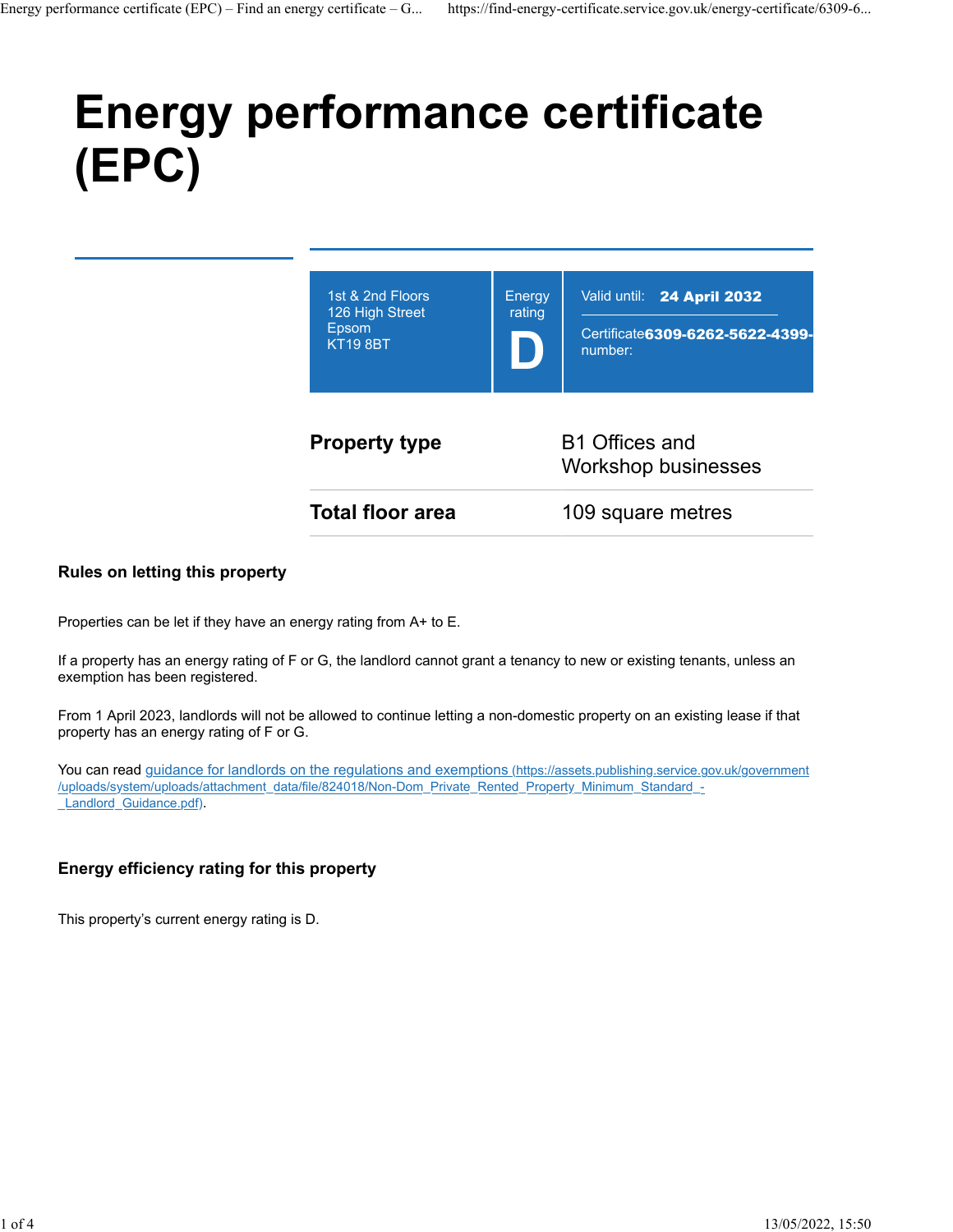Energy performance certificate (EPC) – Find an energy certificate – G... https://find-energy-certificate.service.gov.uk/energy-certificate/6309-6...



Properties are given a rating from A+ (most efficient) to G (least efficient).

Properties are also given a score. The larger the number, the more carbon dioxide (CO2) your property is likely to emit.

#### **How this property compares to others**

Properties similar to this one could have ratings:

## **If newly built** 21 | A

# **If typical of the existing stock** 62 | C

**Breakdown of this property's energy performance**

| <b>Main heating fuel</b>    | <b>Natural Gas</b>                     |
|-----------------------------|----------------------------------------|
| <b>Building environment</b> | <b>Heating and Natural Ventilation</b> |
| <b>Assessment level</b>     | 3                                      |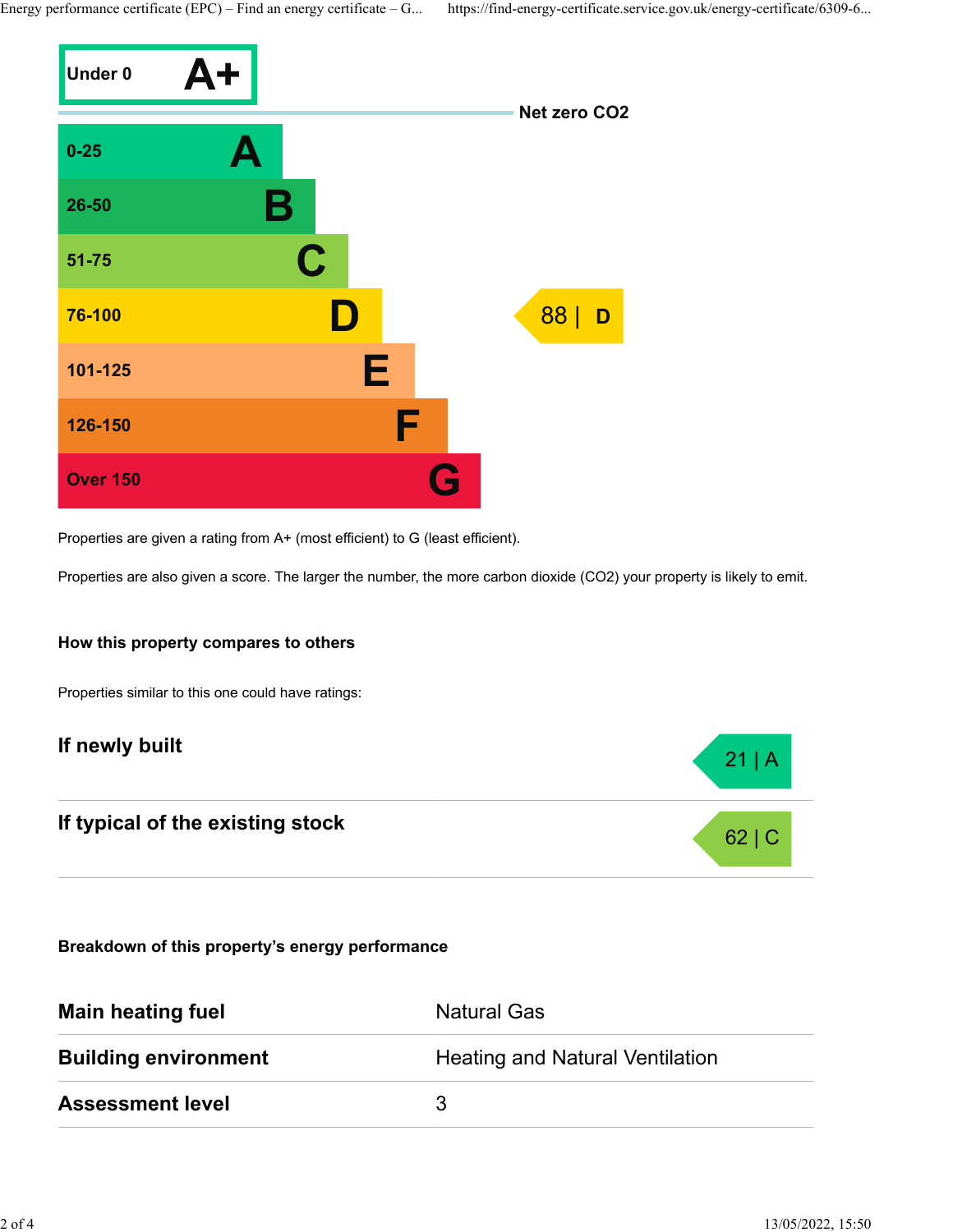#### **Building emission rate (kgCO2/m2 per year)** 73.36

**Primary energy use (kWh/m2 per year)**

What is primary energy use?

#### **Recommendation report**

Guidance on improving the energy performance of this property can be found in the [recommendation report \(/energy-certificate/1124-2692-2800-8204-0989\).](https://find-energy-certificate.service.gov.uk/energy-certificate/1124-2692-2800-8204-0989)

425

#### **Contacting the assessor and accreditation scheme**

This EPC was created by a qualified energy assessor.

If you are unhappy about your property's energy assessment or certificate, you can complain to the assessor directly.

If you are still unhappy after contacting the assessor, you should contact the assessor's accreditation scheme.

Accreditation schemes are appointed by the government to ensure that assessors are qualified to carry out EPC assessments.

## **Assessor contact details**

| Assessor's name  | Jacob Redmon                    |
|------------------|---------------------------------|
| <b>Telephone</b> | 07719032790                     |
| <b>Email</b>     | jacobredmon.ndea@googlemail.com |

### **Accreditation scheme contact details**

| <b>Accreditation scheme</b> | <b>Stroma Certification Ltd</b> |
|-----------------------------|---------------------------------|
| <b>Assessor ID</b>          | STRO027974                      |
| <b>Telephone</b>            | 0330 124 9660                   |
| Email                       | certification@stroma.com        |